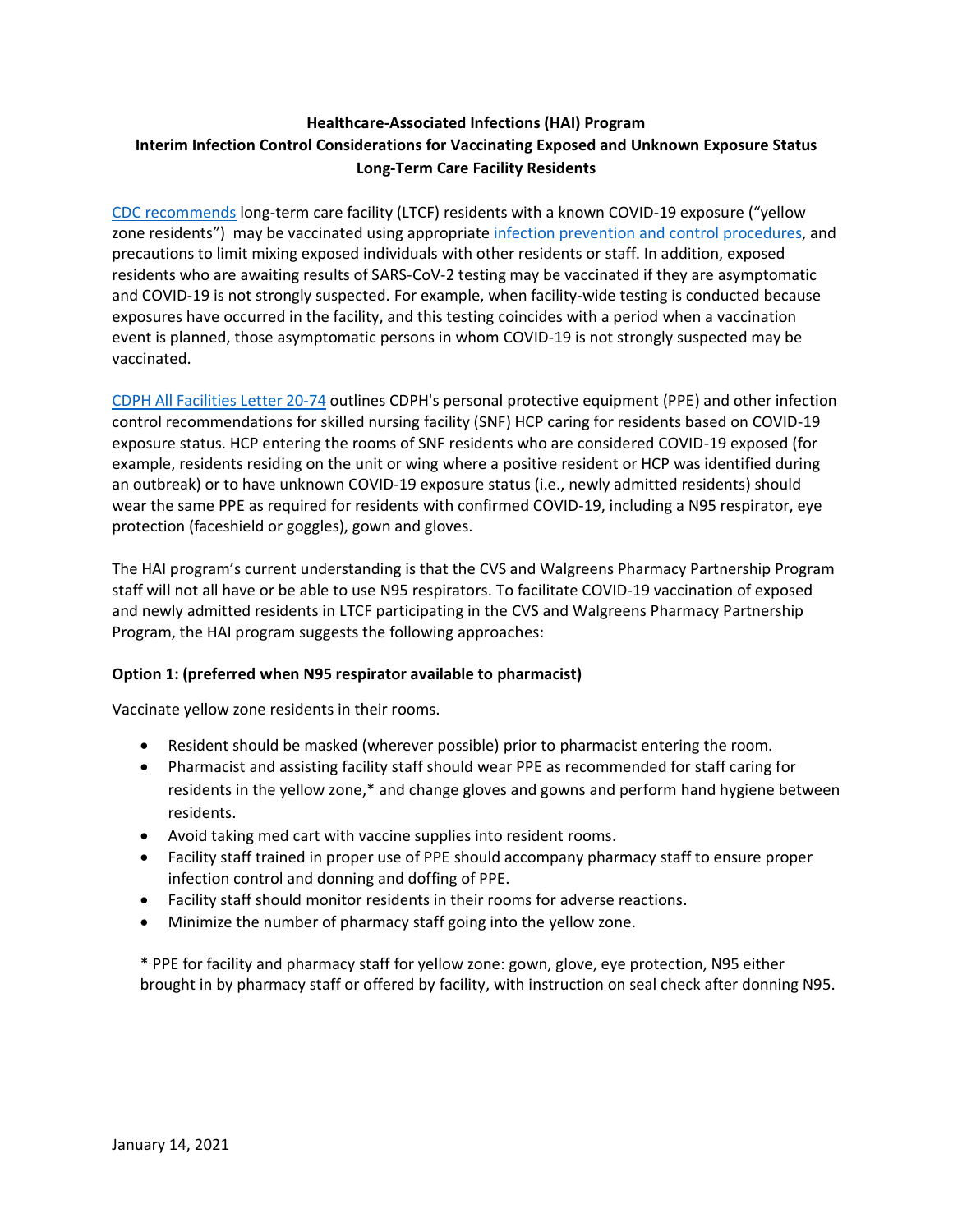## **Option 2:**

Vaccinate yellow zone residents outside of their rooms in the yellow zone hallway.

- Facility staff enter the resident room in full PPE for yellow zone to prepare resident. Doors should remain closed.
- Resident is masked and resident is escorted by facility staff into the hallway outside their room shortly before the time for vaccination. Residents in multi-occupancy rooms should be brought out to the hallway one at a time. Doors to the room should remain closed.
- The med cart with supplies should remain in the hallway at all times.
- With the resident wearing a facemask throughout, pharmacist staff wear gloves, eye protection and facemask (or N95 respirator, wherever available\*), and change gloves and perform hand hygiene between residents.
- Facility staff trained in proper use of PPE should accompany pharmacy staff to ensure proper infection control and donning and doffing of PPE.
- After resident is vaccinated, the resident will be taken by facility staff back into the room and close the door.
- Facility staff will monitor residents in their rooms for adverse reactions.
- Minimize the number of pharmacy staff going into the yellow zone.

\*N95 may be brought in by pharmacy staff or offered by facility, with instruction on seal check after donning N95.

## **Option 3**:

Common-area vaccine "clinic," held separately for exposed/unknown status residents who are mobile (or can use wheelchair) and able to wear a facemask for source control for the entire clinic.

- The clinic for exposed/unknown status residents should be held in either a separate area (if available),or conducted subsequent to the session for unexposed or recovered residents.
- The clinic should be held in a large, well-ventilated area (or an outdoor patio, weather permitting) with at least 6ft or more space between residents (consider a smaller number of residents per session to maximize spacing, or limit each session to residents who are current roommates to limit mixing).
- With the resident wearing a facemask throughout, the pharmacy staff member may wear a facemask (or N95 respirator, wherever available\*), eye protection and gloves while administering the injection, and change gloves and perform hand hygiene between residents.
- The pharmacy staff should otherwise maintain >6ft distance from the resident during observation, and facility staff should be available to provide direct care in an appropriate location with appropriate PPE if there is concern for an anaphylactic reaction.
- Alternatively, once vaccinated, residents who would remain masked, could be monitored by staff in an adjacent space with at least 6 ft or more space between residents.
- If the exposed/unknown status resident is later identified to be positive, the pharmacist's exposure would be classified as low risk per [CDC criteria.](https://www.cdc.gov/coronavirus/2019-ncov/hcp/guidance-risk-assesment-hcp.html)

\*N95 either brought in by pharmacy staff or offered by facility, with instruction on seal check after donning N95.